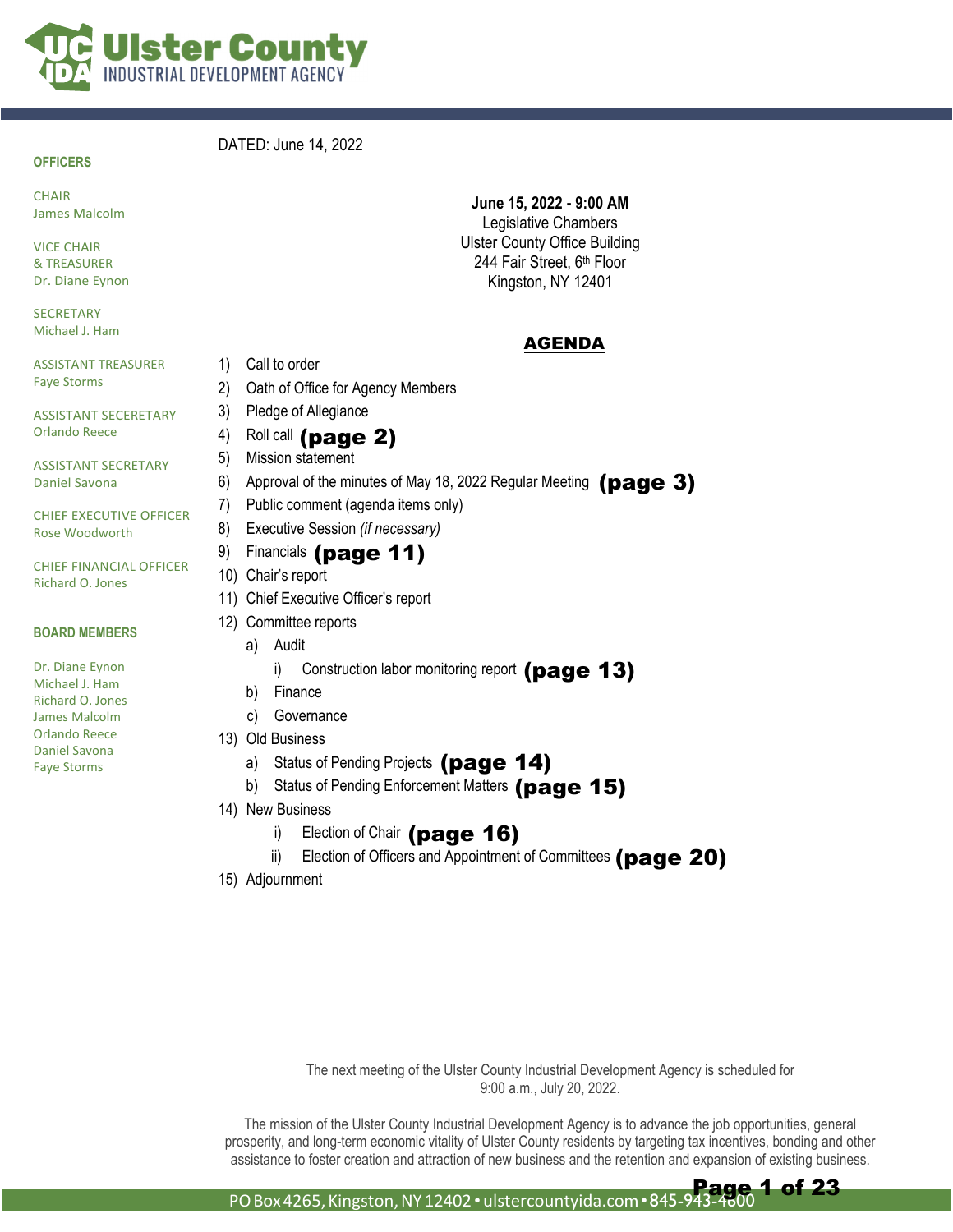# **Item 3.**

## **Roll Call**

|                                   | <b>Present</b> | <b>Absent</b> |
|-----------------------------------|----------------|---------------|
| Diane Eynon, Ed.D., Interim Chair |                |               |
| <b>Michael J. Ham, Secretary</b>  |                |               |
| <b>Lynn Archer, Member</b>        |                |               |
| Steve L. Kelley, FACHE, Member    |                |               |
| Rachel Silverman, Esq., Member    |                |               |
| Rashida Tyler, Member             |                |               |
| Kaustubh Wahal, Member            |                |               |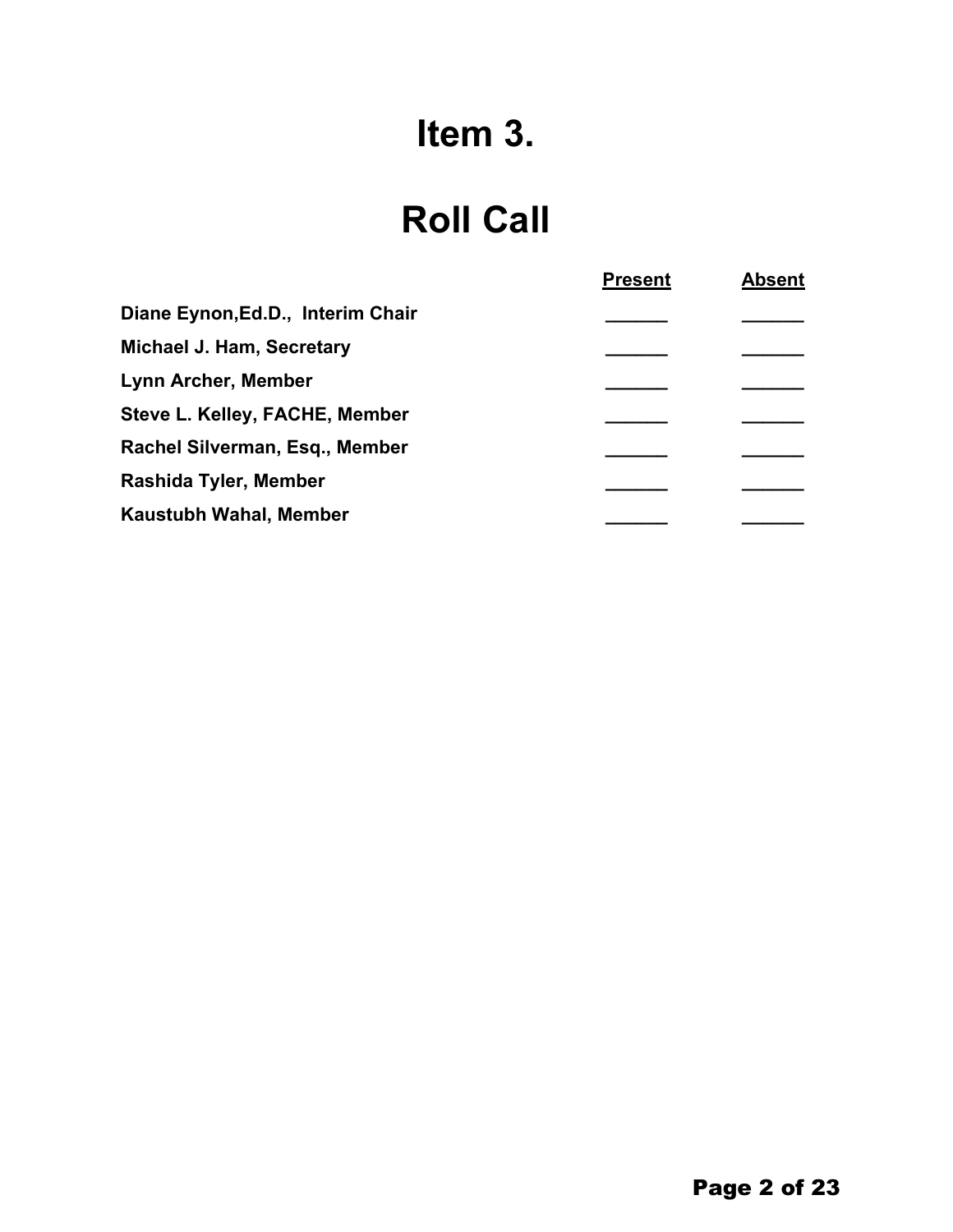# UCIDA

Ulster County Industrial Development Agency

## ULSTER COUNTY INDUSTRIAL DEVELOPMENT AGENCYMINUTES May 18, 2022

A regular monthly meeting of the Ulster County Industrial Development Agency was held on Wednesday, May 18, 2022 at 9:00 A.M. via Zoom.

The following agency members were present:

| James Malcolm      | Chair                          |
|--------------------|--------------------------------|
| Dr. Diane Eynon    | Vice Chair/Treasurer           |
| Michael J. Ham     | Secretary                      |
| Daniel Savona      | <b>Assistant Secretary</b>     |
| Orlando Reece      | <b>Assistant Secretary</b>     |
| <b>Faye Storms</b> | <b>Assistant Treasurer</b>     |
| Richard O. Jones   | Member/Chief Financial Officer |

The following agency members were absent with notice:

Additional Attendees: Rose Woodworth Chief Executive Officer A. Joseph Scott, III, Esq. Agency Counsel

The meeting was called to order at 9:05 A.M. by Chair James Malcolm.

#### **PLEDGE OF ALLEGIANCE**

The members of the Agency participated in the Pledge of Allegiance to the flag.

#### **ROLL CALL**

Roll was called, and it was noted that a quorum was present.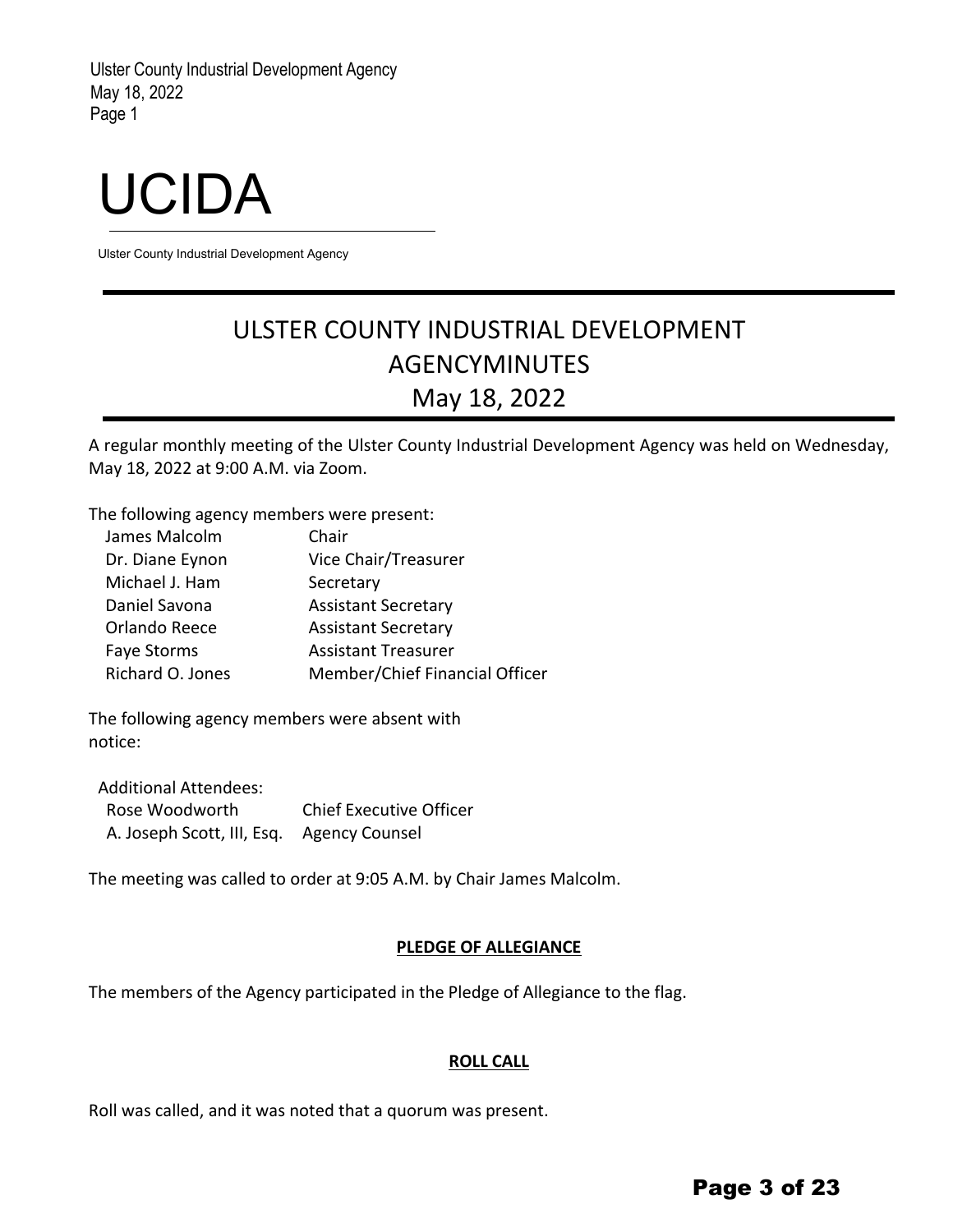#### **READING OF THE UCIDA MISSION STATEMENT**

The mission of the Ulster County Industrial Development Agency is to advance the job opportunities, general prosperity, and long-term economic vitality of Ulster County residents by targeting tax incentives, bonding, and other assistance to foster creation and attraction of new business and the retention and expansion of existing business.

#### **MINUTES**

**Motion:** Michael J. Ham, seconded by Daniel Savona, moved to approve the minutes of the April 20, 2022 regular meeting as presented.

**Vote**: The motion was unanimously adopted (7‐0).

#### **PUBLIC COMMENT**

Dean Tamburi, a member of the Orange County IDA board, expressed his gratitude towards Chairman James Malcolm and thanked the Chair for his dedication and time with the Agency.

#### **EXECUTIVE SESSION**

- **Motion:** Dr. Diane Eynon, seconded by Daniel Savona, made a motion to enter Executive Session to get the advice of Counsel on two IDA projects.
- **Vote**: The motion was unanimously adopted (7-0).

The Board entered Executive Session at 9:09 A.M.

- **Motion:** Dr. Diane Eynon, seconded by Daniel Savona, made a motion to come out of Executive Session.
- **Vote**: The motion was unanimously adopted (7-0).

The Board came out of Executive Session at 9:39 A.M.

No action was taken during Executive Session.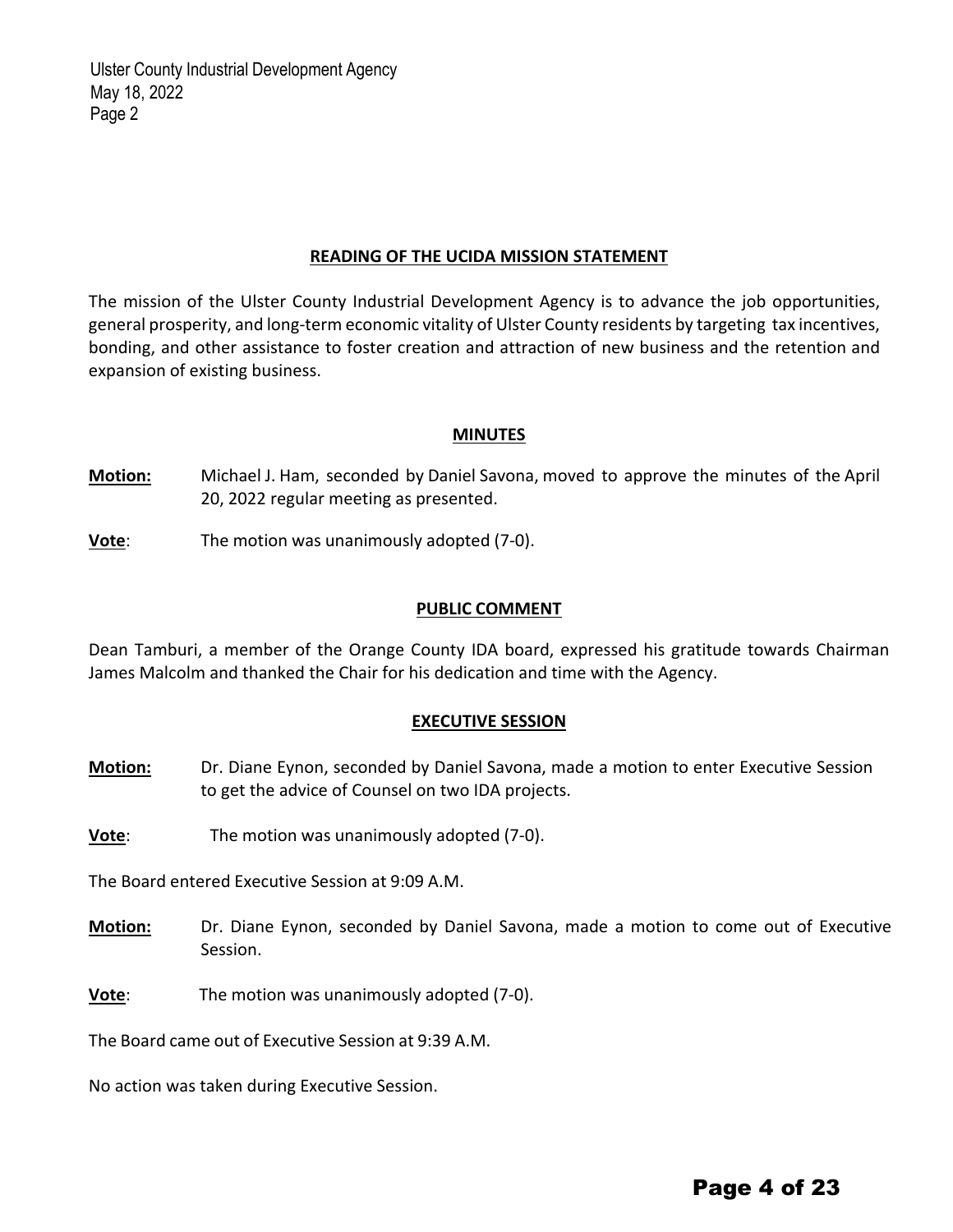At this time, the Chair opted to deviate from the Agenda as presented and move to the section of the **Agenda regarding Old Business in order to accommodate the schedule of a couple of Board members that may need to leave before the meeting is over.**

#### **OLD BUSINESS**

The CEO reviewed the documents in the meeting materials that pertained to Gloucester Street Capital, LLC:

- A. Final Application The CEO presented the final application with a few minor edits, and at the request of Richard O. Jones, she called the Board's attention to page 34 of the application and gave clarification that all 375 full‐time equivalents to be created will be full‐time jobs.
- B. Public Hearing The CEO presented the written comments that were presented during before, during, and after the Public Hearing. She reminded the Board that she had sent out a link to the livestream of the Public Hearing for all of those who had not been able to attend in person. A copy of the first draft of the Public Hearing transcript was sent out the night prior to this meeting when it was received by the Agency.
- C. Cost Benefit Analysis The CEO presented the cost benefit analysis she had prepared using the newly obtained tool from MRB. The analysis shows that there is an expected local benefit to cost ratio of 10:1, statewide benefit to cost ratio of 3:1, and a combined benefit to cost ratio of 9:1.

The Chair asked the representatives from Cresco to clarify when benefits begin for employees. Sabrina Noah, Vice President of Governmental Affairs let the Board know that benefits begin immediately upon employment. The Chair then asked if part-time employees are able to receive benefits as well. Ms. Noah said that, at this time, it is not the practice of the Company to utilize part-time employees.

Agency Counsel presented the Resolution confirming the SEQR determination for Gloucester Street Capital, LLC Project. A copy of the resolution is on file.

**Motion**: Dr. Diane Eynon, seconded by Daniel Savona, made a motion to entertain the resolution confirming the SEQR determination for Gloucester Street Capital, LLC, Project.

**Vote**: The Board voted as follows:

James Malcolm Aye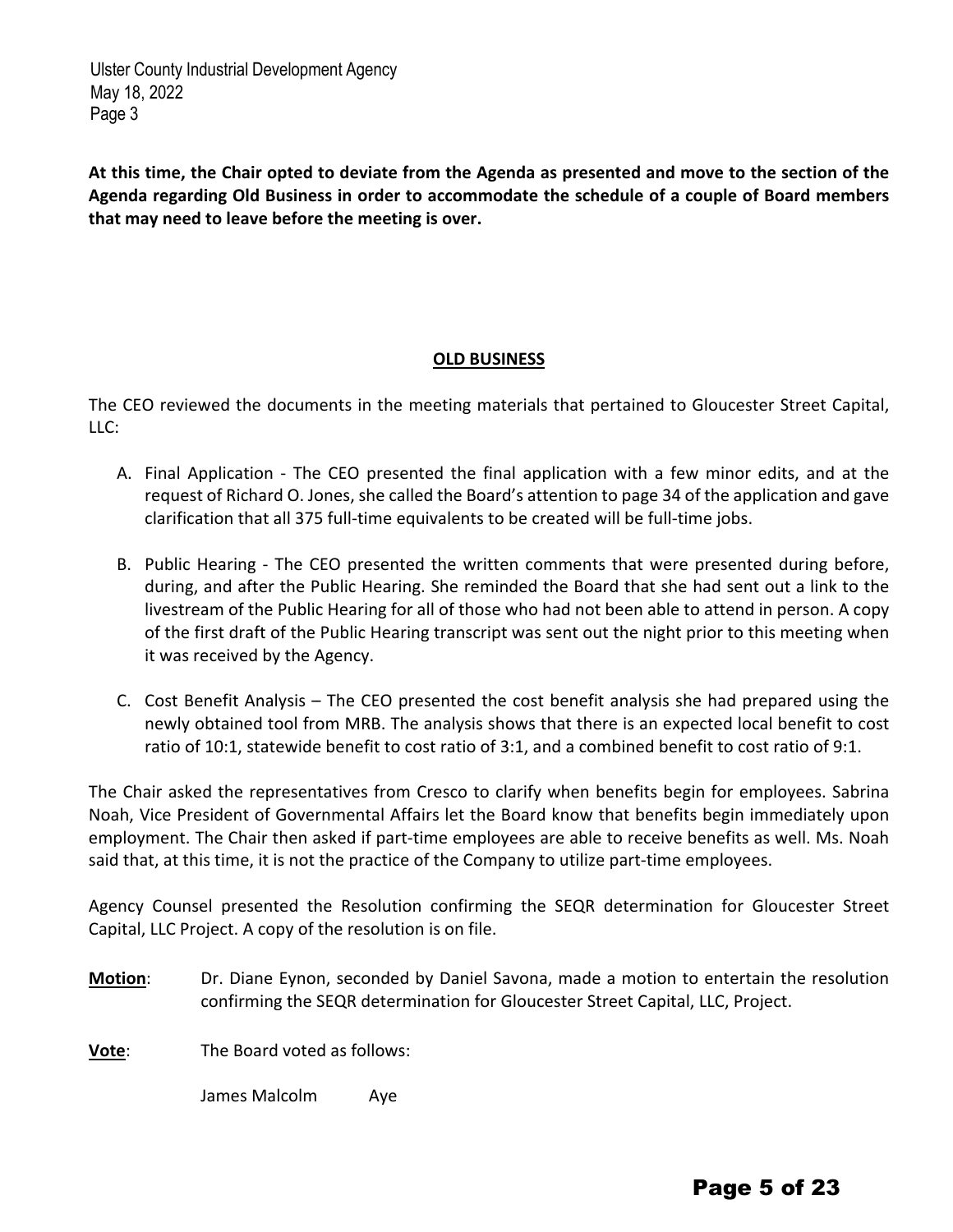| Diane Eynon        | Aye |
|--------------------|-----|
| <b>Faye Storms</b> | Aye |
| Michael J. Ham     | Aye |
| Orlando Reece      | Aye |
| Daniel Savona      | Aye |
| Richard O. Jones   | Aye |

The resolution was there upon declared duly adopted.

Agency Counsel then presented the approving resolution for Gloucester Street Capital, LLC. This resolution as presented approves the tax incentives in exchange for the promises made by the Project Applicant as well as the clawback agreements. A copy of the resolution is on file.

The Chair expressed his excitement for the Project and the positive changes that will ripple throughout Ellenville because of it.

**Motion:** Richard O. Jones, seconded by Daniel Savona, made a motion to entertain the approving resolution for Gloucester Street Capital, LLC.

**Vote**: The Board voted as follows:

| James Malcolm      | Aye |
|--------------------|-----|
| Diane Eynon        | Aye |
| <b>Faye Storms</b> | Aye |
| Michael J. Ham     | Aye |
| Orlando Reece      | Aye |
| Daniel Savona      | Aye |
| Richard O. Jones   | Aye |

The resolution was there upon declared duly adopted.

Ms. Noah reflected positively on the entire process to date and recognized that hard work of all of those involved in it so far.

#### **Status of Pending Projects**

Agency Counsel A. Joseph Scott, III reported on the status of pending projects:

- A. Wildberry Lodge, LLC No changes.
- B. Magruder Solar, LLC No changes.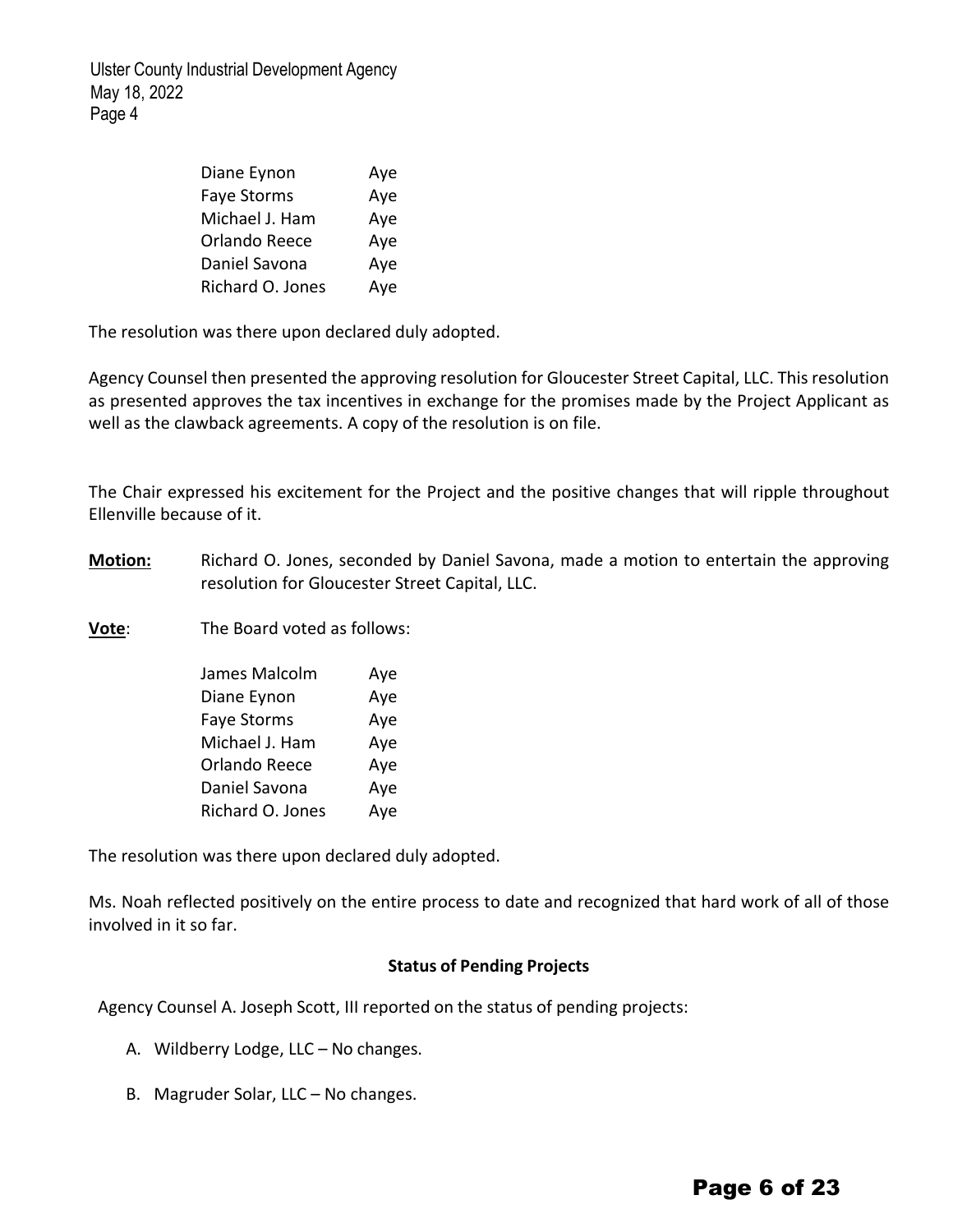- C. Romeo Enterprises, LLC ‐ Expected to close this project May 18 or May 19, 2022.
- D. Bayside Marlboro, LLC No changes.
- E. Cresco Labs Approved today.

#### **Status of Pending Enforcement Matters**

Agency Counsel A. Joseph Scott, III reported on the status of pending enforcement matters:

- A. Greenhouse/Posey No changes.
- B. Darien Lake No changes.
- C. Golden Hill/NH Realty No changes.

At this time, the Chair opted to return to the original Agenda and moved to the Financials section of the **Agenda.** 

#### **FINANCIALS**

CEO Rose Woodworth presented the financial report as follows: Legal fees is a negative entry due to an offset entry against one from earlier in the year. This entry wasfor a bill paid in 2021 for the CRC regarding legal fees that were subsequently paid in 2022. The office and postage expense this month was negative due to the CRC paying back the IDA for the \$4.21 of the postage that was used in the first quarter. The accounts receivable still holds the amount for the Kingstonian. The CEO reminded the Board that Kingstonian would pay the balance by December 2022. The escrow balance was high due to the Loewke Brill fees that the Kingstonian had to put forward for the project. The accrued expenses were for the CPA fee that is not yet billed for 2021.

- **Motion:** Michael Ham, seconded by Daniel Savona, made a motion to accept the Financial Reports presented.
- **Vote:** The motion was unanimously adopted (7‐0).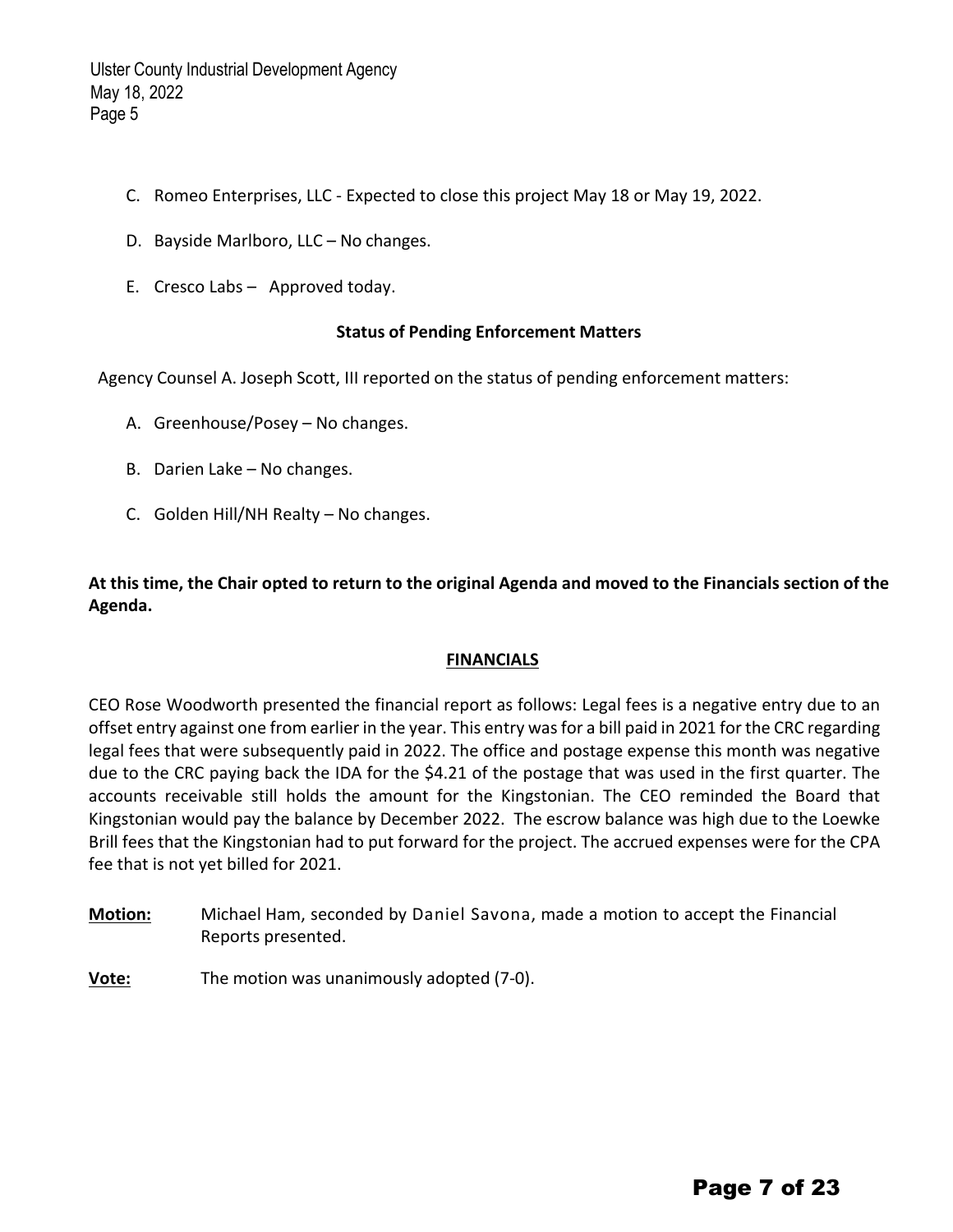#### **CHAIR'S REPORT**

Chair James Malcolm presented the Chair's Report. The Chair expressed how grateful he was to have been a part of the Board.

#### **CHIEF EXECUTIVE OFFICER'S REPORT**

Rose Woodworth presented the Chief Executive Officer's report. As part of her report, she reported on the following:

- A. The Res 157 Report was finalized and sent out to the legislature, the county executive, and the comptroller. This report is prepared each year in accordance with Resolution 157 that was passed by the County Legislature in 2012.
- B. The CEO has again met with the Hudson Valley IDA Peer Group. The topic this past month was UTEPs and how they are designed to meet the needs of each county.
- C. The CEO attended the UCEDA Board meeting and expressed how grateful she is to work together with Tim Weidemann.
- D. Kingston City Assessor Dan Baker is moving into the position of President of the Ulster County Assessors' Association. The CEO expressed how she is looking forward to the IDA collaborating even better with the Assessors' Association.
- E. The UHY bill for the audit of 2021 is \$14,000. Both the Audit Chair and the CEO have reviewed it, and it is under the amount that was budgeted (\$15,000).
- **Motion:** Dr. Diane Eynon, seconded by Michael Ham, made a motion to approve paying the UHY bill as presented.
- **Vote:** The motion was unanimously adopted (7‐0).
- **Motion:** Richard O. Jones, seconded by Orlando Reece, made a motion to accept the CEO's Report as presented.
- **Vote:** The motion was unanimously adopted (7-0).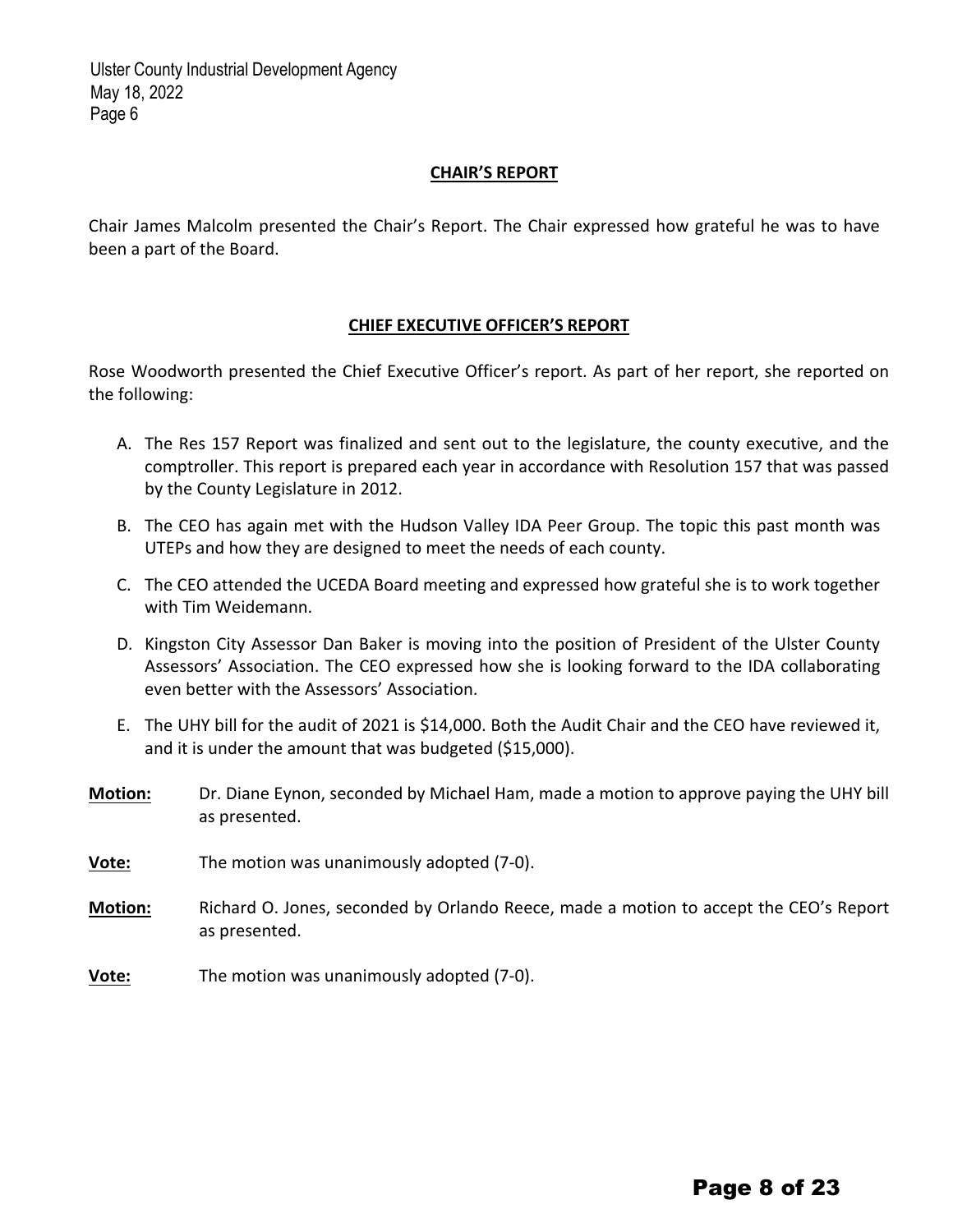#### **COMMITTEE REPORTS**

#### **Audit Committee**

Vice Chair Dr. Diane Eynon presented the committee report as follows: Of the eighteen workers on site at the Inness Project, 18 were compliant.

**Motion:** Orlando Reece, seconded by Faye Storms, made a motion to accept the Audit Committee's report as presented.

**Vote:** The motion was unanimously adopted (7‐0).

#### **Finance**

No report.

#### **Governance**

Governance Committee Chair Michael J. Ham worked in conjunction with the CEO and Agency Counsel to present the Governance Committee report and recommendations as follows:

- A. The Committee held a meeting on March 31, 2022. As part of the meeting, a resolution was drawn up to create the Community Investment Policy and update Uniform Tax Exemption Matrix to include this Policy in the Community Investment column: An applicant will receive one point to use three vendors, two points to use five vendors, and three points to use eight vendors as specified in the newly created Community Investment Policy.
- **Motion:**  Chairman James Malcom, seconded by Faye Storms, made a motion to approve the resolution modifying the Uniform Tax Exemption Matrix and adopt the Community Investment Policy.

**Vote**: The Board voted as follows:

| James Malcolm    | Aye |
|------------------|-----|
| Diane Eynon      | Aye |
| Faye Storms      | Aye |
| Michael J. Ham   | Aye |
| Orlando Reece    | Aye |
| Daniel Savona    | Aye |
| Richard O. Jones | Aye |

The resolution was there upon declared duly adopted.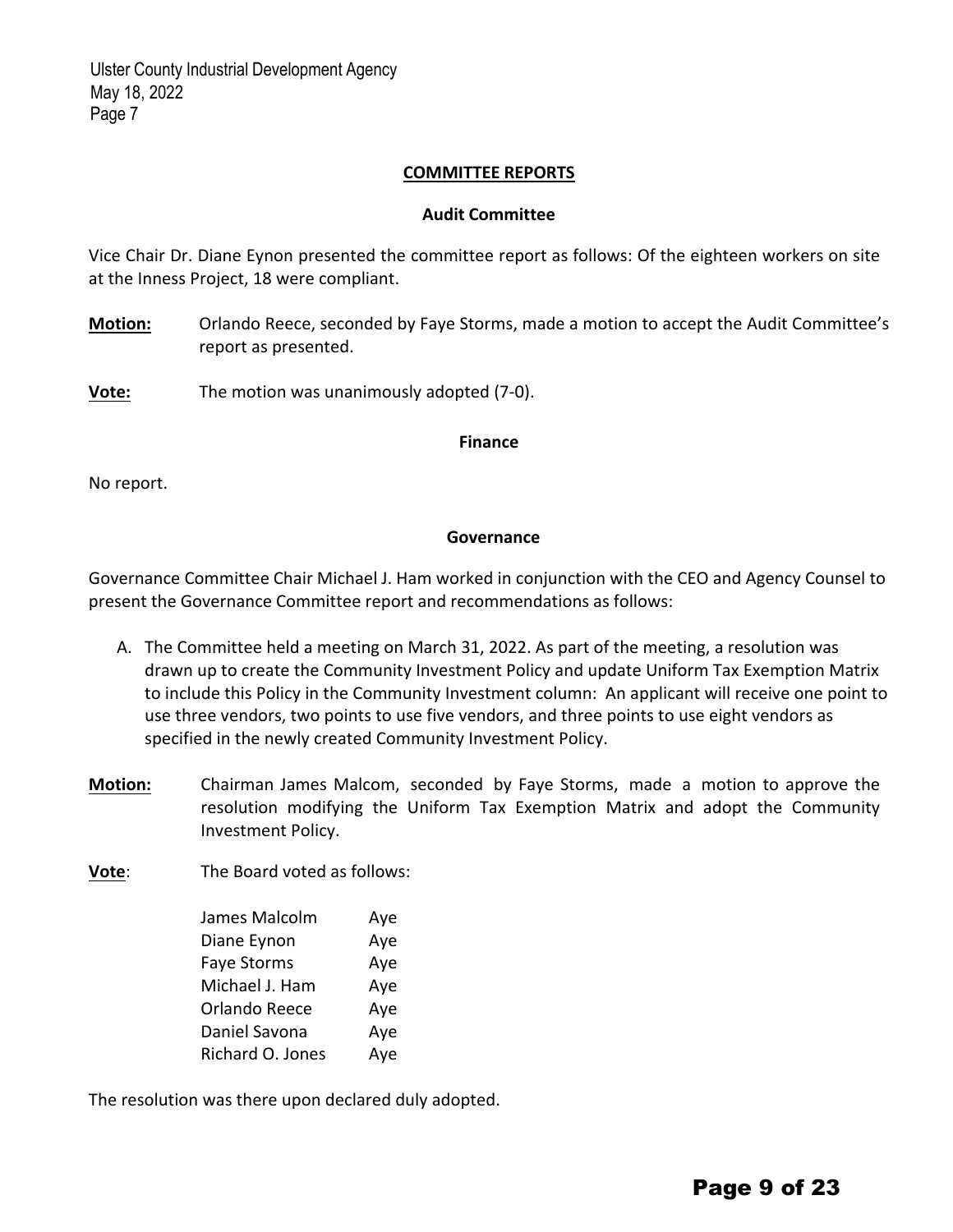- **Motion:** Richard O. Jones, seconded by Orlando Reece, made a motion to approve the Governance Committee's report as presented.
- **Vote:** The motion was unanimously adopted (7‐0).

#### **NEW BUSINESS**

No new business to be reported.

#### **ADJOURNMENT**

**Motion**: Richard O. Jones, seconded by Orlando Reece, moved to adjourn the meeting.

**Vote**: The motion was unanimously adopted (7-0).

The meeting was adjourned at 10:20A.M.

Respectfully submitted,

Michael J. Ham, Secretary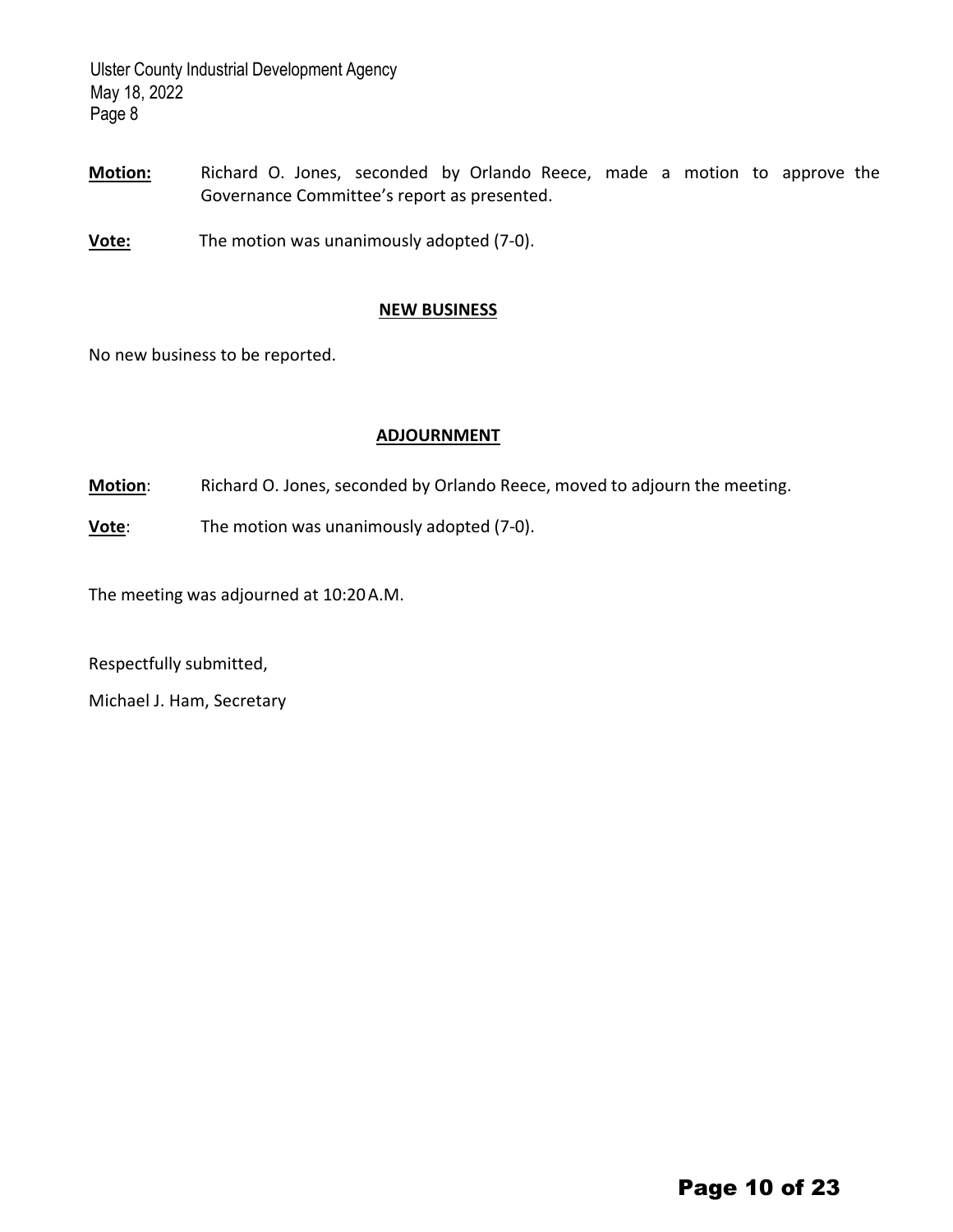## **Ulster County Industrial Development Agency Statement of Financial Activity Budget vs. Actual May & January ‐ May 2022**

|                                       | May 22       | Jan-May 22 | <b>Budget</b> | \$ Over Budget | % of Budget |
|---------------------------------------|--------------|------------|---------------|----------------|-------------|
| <b>Ordinary Income/Expense</b>        |              |            |               |                |             |
| <b>Income</b>                         |              |            |               |                |             |
| 4000 Operating Revenues               |              |            |               |                |             |
| 4010 · Project Closing Fees           | 0.00         | 38,900.00  | 360,000.00    | $-321.100.00$  | 10.81%      |
| 4025 Annual Administrative Fees       | 0.00         | 34,750.00  | 40,000.00     | $-5,250.00$    | 86.88%      |
| 4030 · Application Fees               | 0.00         | 2,000.00   | 2,000.00      | 0.00           | 100.0%      |
| 4070 · Miscellaneous Fees             | 0.00         | 1,000.00   | 1,000.00      | 0.00           | 100.0%      |
| 4080 · Late Fees                      | 0.00         | 4,500.00   | 0.00          | 4,500.00       | 100.0%      |
| 4090 · Project Admin Fees (Pass-Thru) | 540.00       | 2,160.00   | 15,000.00     | $-12,840.00$   | 14.4%       |
| Total 4000 · Operating Revenues       | 540.00       | 83,310.00  | 418,000.00    | $-334,690.00$  | 19.93%      |
| <b>Total Income</b>                   | 540.00       | 83,310.00  | 418,000.00    | $-334,690.00$  | 19.93%      |
| <b>Expense</b>                        |              |            |               |                |             |
| 6000 · Professional Fees              |              |            |               |                |             |
| 6010 Administrative Staff Fees        | 14,575.00    | 65,375.00  | 151,200.00    | $-85,825.00$   | 43.24%      |
| 6030 · Legal Fees                     | 0.00         | 0.00       | 30,000.00     | $-30,000.00$   | 0.0%        |
| 6040 · Auditing Fees                  | 0.00         | 0.00       | 15,000.00     | $-15,000.00$   | 0.0%        |
| 6050 · Website & Marketing            | 0.00         | 0.00       | 15,000.00     | $-15,000.00$   | 0.0%        |
| 6055 · Livestream                     | 0.00         | 1,500.00   | 10,000.00     | $-8,500.00$    | 15.0%       |
| 6060 Contracts for Other Services     | 98.39        | 243.36     | 168,300.00    | $-168,056.64$  | 0.15%       |
| Total 6000 · Professional Fees        | 14,673.39    | 67,118.36  | 389,500.00    | $-322,381.64$  | 17.23%      |
| 6100 · Project Admin Exp (Pass-Thru)  | 540.00       | 2,160.00   | 15,000.00     | $-12,840.00$   | 14.4%       |
| 6200 Other Expenses                   |              |            |               |                |             |
| 6210 Office Expense & Postage         | 37.08        | 976.34     | 1,500.00      | $-523.66$      | 65.09%      |
| 6215 · CBA Software                   | 0.00         | 1,000.00   | 5,000.00      | $-4,000.00$    | 20.0%       |
| 6220 · Insurance                      | 2,178.00     | 2,595.19   | 4,000.00      | $-1,404.81$    | 64.88%      |
| 6230 Dues & Fees                      | 0.00         | 0.00       | 1,000.00      | $-1,000.00$    | $0.0\%$     |
| 6250 · Seminars & Conferences         | 50.00        | 470.00     | 1,500.00      | $-1,030.00$    | 31.33%      |
| 6260 · Travel/Meals                   | 150.83       | 225.18     | 1,500.00      | $-1,274.82$    | 15.01%      |
| 6290 · PPE Grants Program             | 0.00         | 0.00       | 0.00          | 0.00           | 0.0%        |
| 6299 · Miscellaneous                  | 0.00         | 0.00       | 500.00        | $-500.00$      | 0.0%        |
| Total 6200 · Other Expenses           | 2,415.91     | 5,266.71   | 15,000.00     | $-9,733.29$    | 35.11%      |
| <b>Total Expense</b>                  | 17,629.30    | 74,545.07  | 419,500.00    | -344,954.93    | 17.77%      |
| <b>Net Ordinary Income</b>            | -17,089.30   | 8,764.93   | $-1,500.00$   | 10,264.93      | -584.33%    |
| <b>Other Income/Expense</b>           |              |            |               |                |             |
| <b>Other Income</b>                   |              |            |               |                |             |
| 7010 · Interest Income                | 78.80        | 367.19     | 1,500.00      | $-1,132.81$    | 24.48%      |
| <b>Total Other Income</b>             | 78.80        | 367.19     | 1,500.00      | $-1,132.81$    | 24.48%      |
| <b>Other Expense</b>                  |              |            |               |                | 0.0%        |
| 8000 · Other Expense                  | 28.51        | 42.79      | 0.00          | 0.00           | 100.0%      |
| <b>Total Other Expense</b>            | 28.51        | 42.79      | 0.00          | 0.00           | 100.0%      |
| <b>Net Other Income</b>               | 50.29        | 324.40     | 1,500.00      | $-1,132.81$    | 21.63%      |
| Net Income                            | $-17,039.01$ | 9,089.33   | 0.00          | 9,089.33       | 100.0%      |
|                                       |              |            |               |                |             |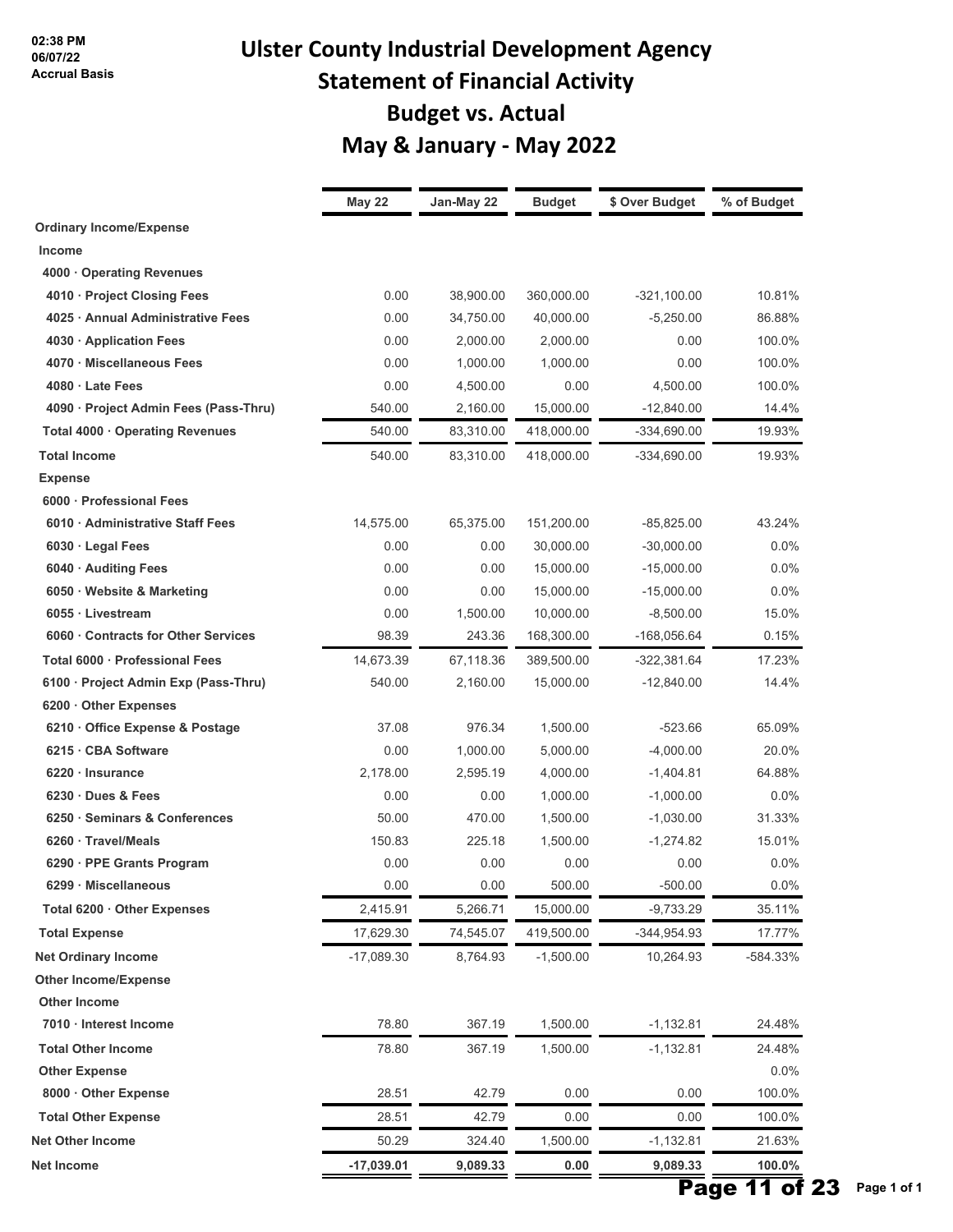#### **2:40 PM Ulster County Industrial Development Agency 06/07/22 Statement of Financial Position Accrual Basis As of May 31, 2022**

|                                                                                                                         | May 31, 22               |
|-------------------------------------------------------------------------------------------------------------------------|--------------------------|
| <b>ASSETS</b><br><b>Current Assets</b>                                                                                  |                          |
| <b>Checking/Savings</b><br>1010 Cash, Checking (BOGC)                                                                   | 516,419.51               |
| 1055 · Cash, Checking (M&T 3923)                                                                                        | 140,353.84               |
| 1065 Cash, Savings (M&T 4428)<br>1090 · Rhinebeck Savings CD                                                            | 63,320.84<br>201,617.91  |
|                                                                                                                         |                          |
| <b>Total Checking/Savings</b>                                                                                           | 921,712.10               |
| <b>Accounts Receivable</b><br>1200 · Accounts Receivable                                                                | 442,100.00               |
| <b>Total Accounts Receivable</b>                                                                                        | 442,100.00               |
| <b>Total Current Assets</b>                                                                                             | 1,363,812.10             |
| <b>TOTAL ASSETS</b>                                                                                                     | 1,363,812.10             |
| <b>LIABILITIES &amp; EQUITY</b><br><b>Liabilities</b><br><b>Current Liabilities</b><br><b>Other Current Liabilities</b> |                          |
| 2200 Escrow                                                                                                             | 62,947.74                |
| 2250 Accrued Expenses                                                                                                   | 3,200.00                 |
| <b>Total Other Current Liabilities</b>                                                                                  | 66,147.74                |
| <b>Total Current Liabilities</b>                                                                                        | 66,147.74                |
| <b>Total Liabilities</b>                                                                                                | 66,147.74                |
| <b>Equity</b><br>3000 Unrestricted Net Assets<br><b>Net Income</b>                                                      | 1,288,575.03<br>9,089.33 |
| <b>Total Equity</b>                                                                                                     | 1,297,664.36             |
| <b>TOTAL LIABILITIES &amp; EQUITY</b>                                                                                   | 1,363,812.10             |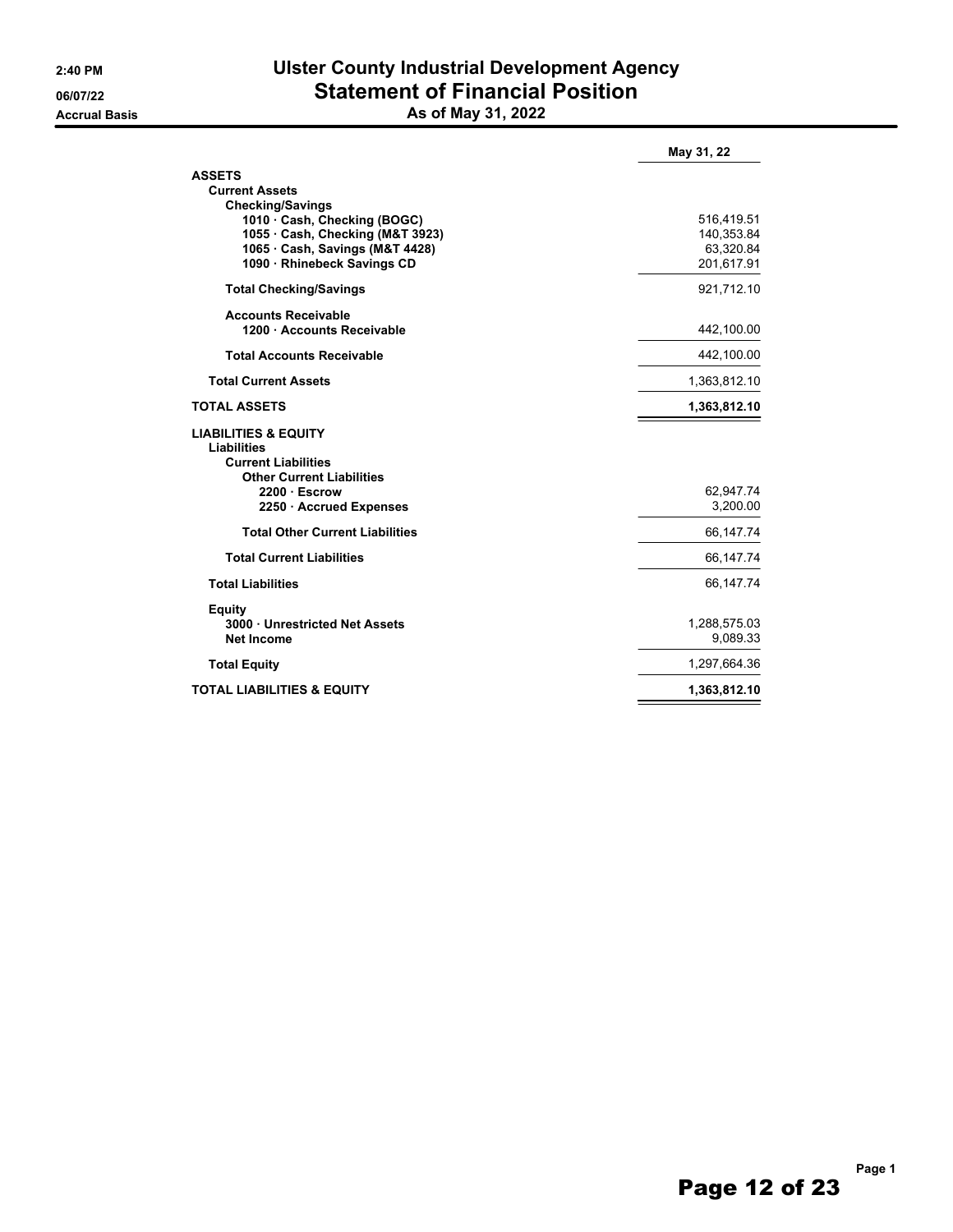

### **May 2022 Monthly UCIDA Report**

June 13th, 2022

**Inness New York, LLC** – A total monthly head count of **86** workers were

reported

- A. Of the 86 workers **86** were compliant and no exemptions
- B. Of the 86 workers **0** were non compliant
	- a. **Total monthly compliance average was 100%**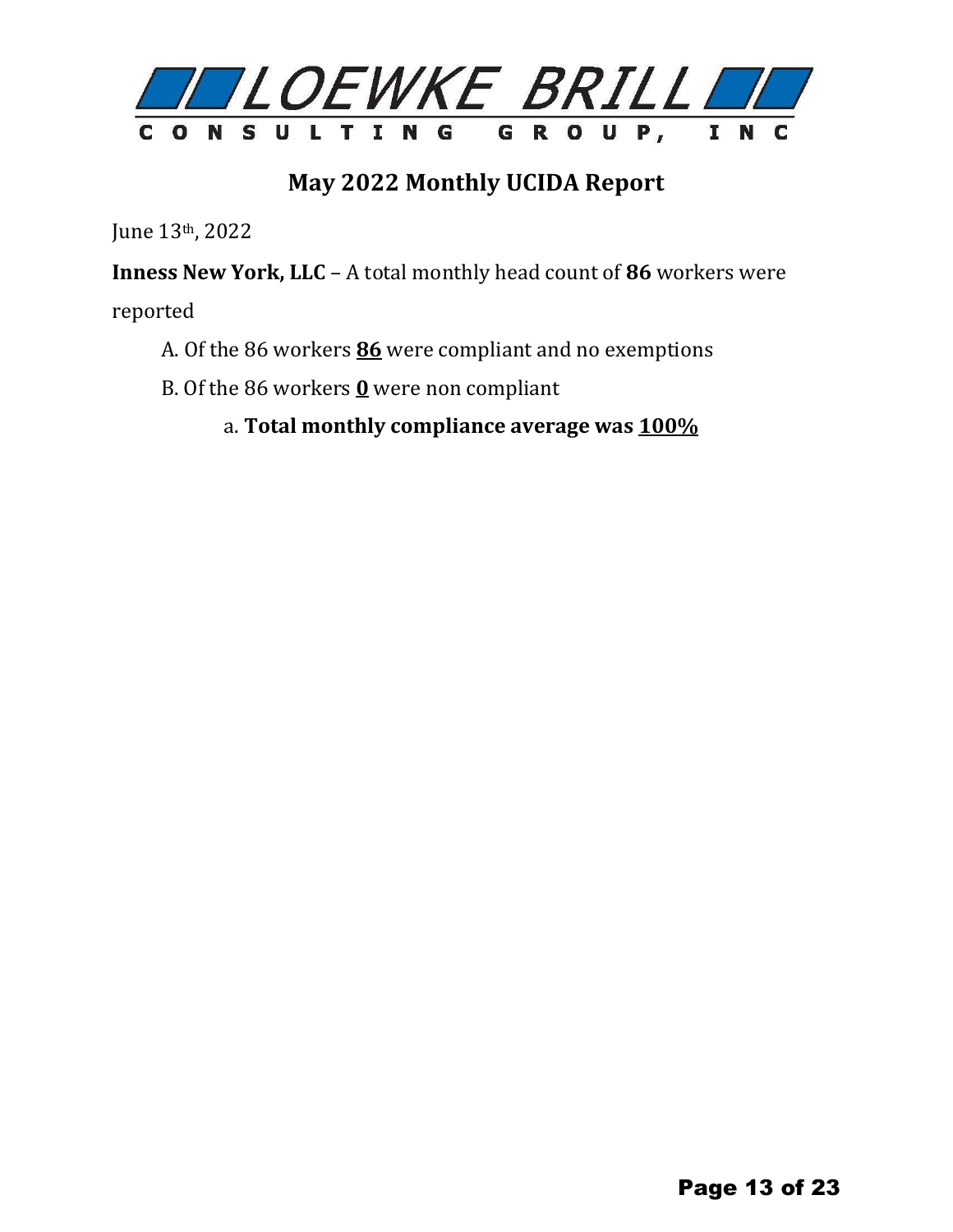## **Pending Enforcement Matters List**

|    | <b>Deal Name</b>      | <b>Agency Action</b>                                                                | <b>Status</b>                                                                                                                                                                       |
|----|-----------------------|-------------------------------------------------------------------------------------|-------------------------------------------------------------------------------------------------------------------------------------------------------------------------------------|
| 1. | Greenhouse/Posey      | Agency adopted resolutions re new PILOT structure<br>and new job levels.            | Documents signed and matter completed.                                                                                                                                              |
|    | Darien Lake           | Agency adopted resolutions re new PILOT structure<br>and new job levels.            | Documents signed and matter completed.                                                                                                                                              |
| 3. | Golden Hill/NH Realty | Agency adopted resolution determining to terminate<br>IDA Straight Lease Documents. | City Assessor has informed me that the City would<br>like to exercise claw-back provisions. I will forward<br>claw-back bill after I receive payment amounts from<br>City Assessor. |

Dated: June 8, 2022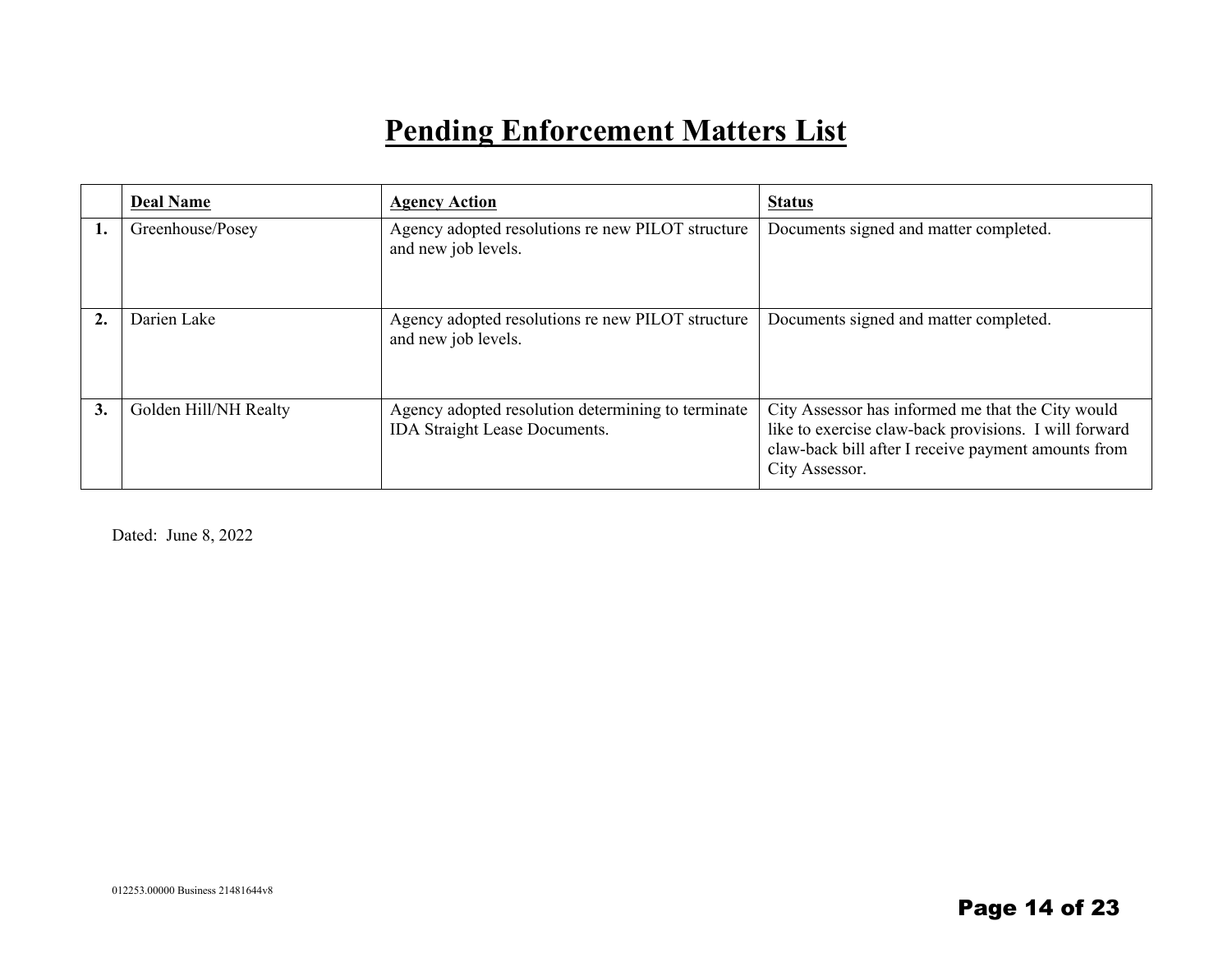## **Pending Transaction List**

|                  | <b>Deal Name</b>       | <b>Agency Action</b>                                                    | <b>Status</b>                                                                                                                                                                                                                                                                                                                                                    |
|------------------|------------------------|-------------------------------------------------------------------------|------------------------------------------------------------------------------------------------------------------------------------------------------------------------------------------------------------------------------------------------------------------------------------------------------------------------------------------------------------------|
| 1.               | Wildberry Lodge LLC    | Public hearing resolution $-5.9.2018$                                   | <b>NO CHANGE</b><br>Project applicant is completing SEQR process.<br>Agency cannot take any action until SEQR process is<br>complete.                                                                                                                                                                                                                            |
| $\overline{2}$ . | Magruder Solar, LLC    | Agency adopted PH resolution $-3.17.21$ .                               | <b>NO CHANGE</b><br>Ready to schedule PH once project applicant finalizes<br>Application.                                                                                                                                                                                                                                                                        |
| 3.               | Romeo Enterprises, LLC | Agency adopted final resolutions $-5.19.21$ .                           | Transaction is closed and CRC fee paid.                                                                                                                                                                                                                                                                                                                          |
| 4.               | Bayside Marlboro, LLC  | Agency adopted PH resolution $-9.15.21$                                 | <b>NO CHANGE</b><br>Agency has adopted a resolution approving a<br>moratorium on housing projects. Agency has adopted<br>PH resolution, and there has been on-going<br>discussions with the Project applicant. Ready to<br>consider scheduling a Public Hearing if desired.<br>Have prepared PILOT Approval resolutions for the<br>Town and the School District. |
| 5.               | Cresco Labs Project    | Agency adopted SEQR and Approving resolutions<br>at the 5.18.22 meeting | Waiting on direction from project applicant to begin<br>drafting IDA documents.                                                                                                                                                                                                                                                                                  |

Dated: June 8, 2022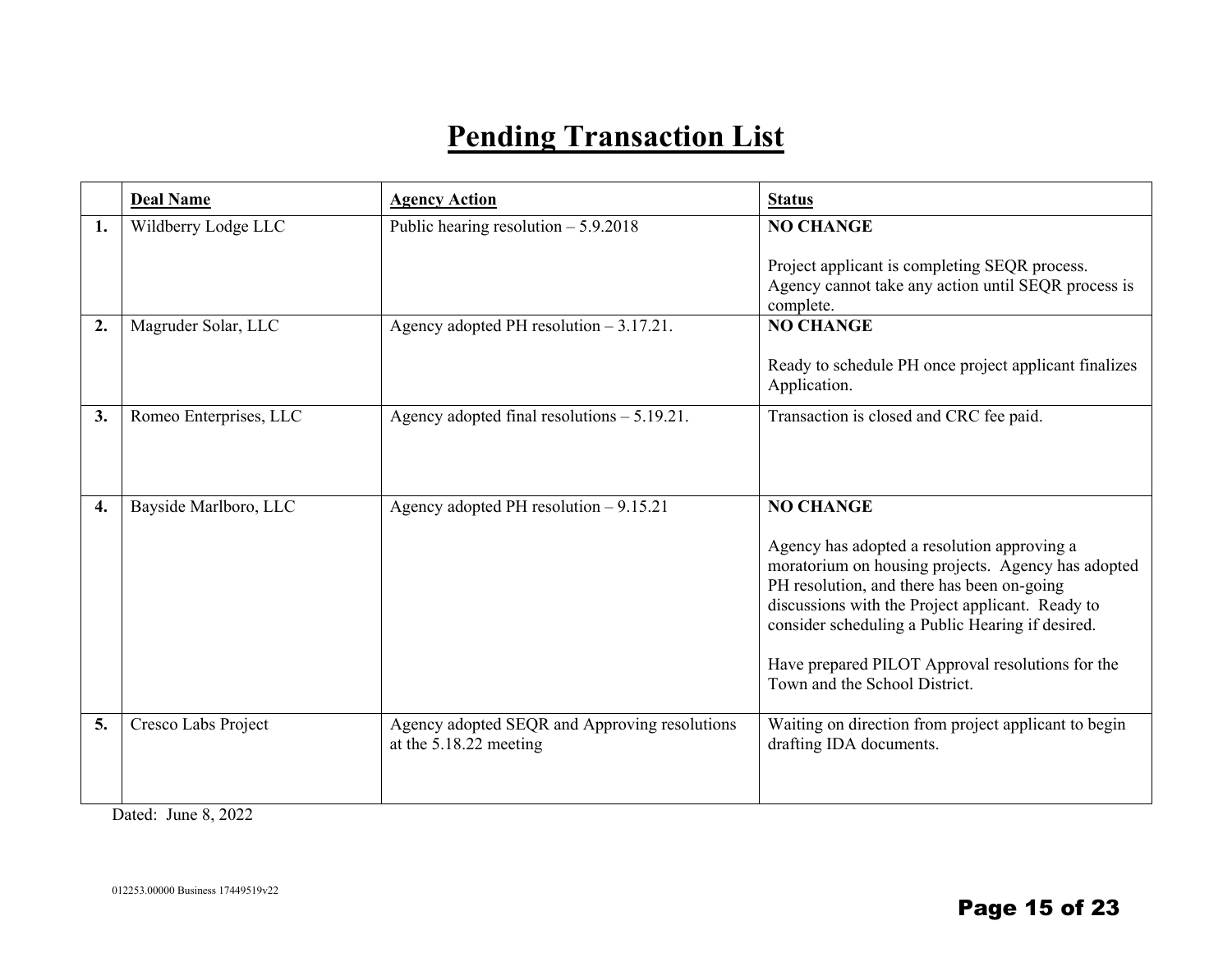#### **ULSTER COUNTY INDUSTRIAL DEVELOPMENT AGENCY 2022 ELECTION OF CHAIR**

A regular meeting of Ulster County Industrial Development Agency (the "Agency") was convened in public session at the Ulster County Office Building, Legislative Chambers, 6<sup>th</sup> floor located at 244 Fair Street in the City of Kingston, Ulster County, New York on June 15, 2022 at 9:00 o'clock a.m., local time.

The meeting was called to order by the (Vice) Chair of the Agency and, upon roll being called, the following members of the Agency were:

PRESENT:

| Chair                      |
|----------------------------|
| Vice Chair/Treasurer       |
| <b>Assistant Treasurer</b> |
| Secretary                  |
| <b>Assistant Secretary</b> |
| <b>Assistant Secretary</b> |
| Member                     |

ABSENT:

#### AGENCY STAFF PRESENT INCLUDED THE FOLLOWING:

| Rose Woodworth                          | Chief Executive Officer |
|-----------------------------------------|-------------------------|
| A. Joseph Scott, III, Esq.              | Special Counsel         |
| The following resolution was offered by | seconded by<br>to.      |

wit:

Resolution No. 0622-

#### RESOLUTION APPROVING THE ELECTION OF THE CHAIR OF THE AGENCY.

WHEREAS, Ulster County Industrial Development Agency (the "Agency") is authorized and empowered by the provisions of Chapter 1030 of 1969 Laws of New York, constituting Title 1 of Article 18-A of the General Municipal Law, Chapter 24 of the Consolidated Laws of New York, as amended (the "Enabling Act") and Chapter 787 of the 1976 Laws of New York, as amended, constituting Section 923 of said General Municipal Law (said Chapter and the Enabling Act being hereinafter collectively referred to as the "Act") to promote, develop, encourage and assist in the acquiring, constructing, reconstructing, improving, maintaining, equipping and furnishing of industrial, manufacturing, warehousing, commercial, research and recreation facilities, among others, for the purpose of promoting, attracting and developing economically sound commerce and industry to advance the job opportunities, health, general prosperity and economic welfare of the people of the State of New York, to improve their prosperity and standard of living, and to prevent unemployment and economic deterioration; and

WHEREAS, under Section 858 of the Act, the Agency has the power to make certain appointments; and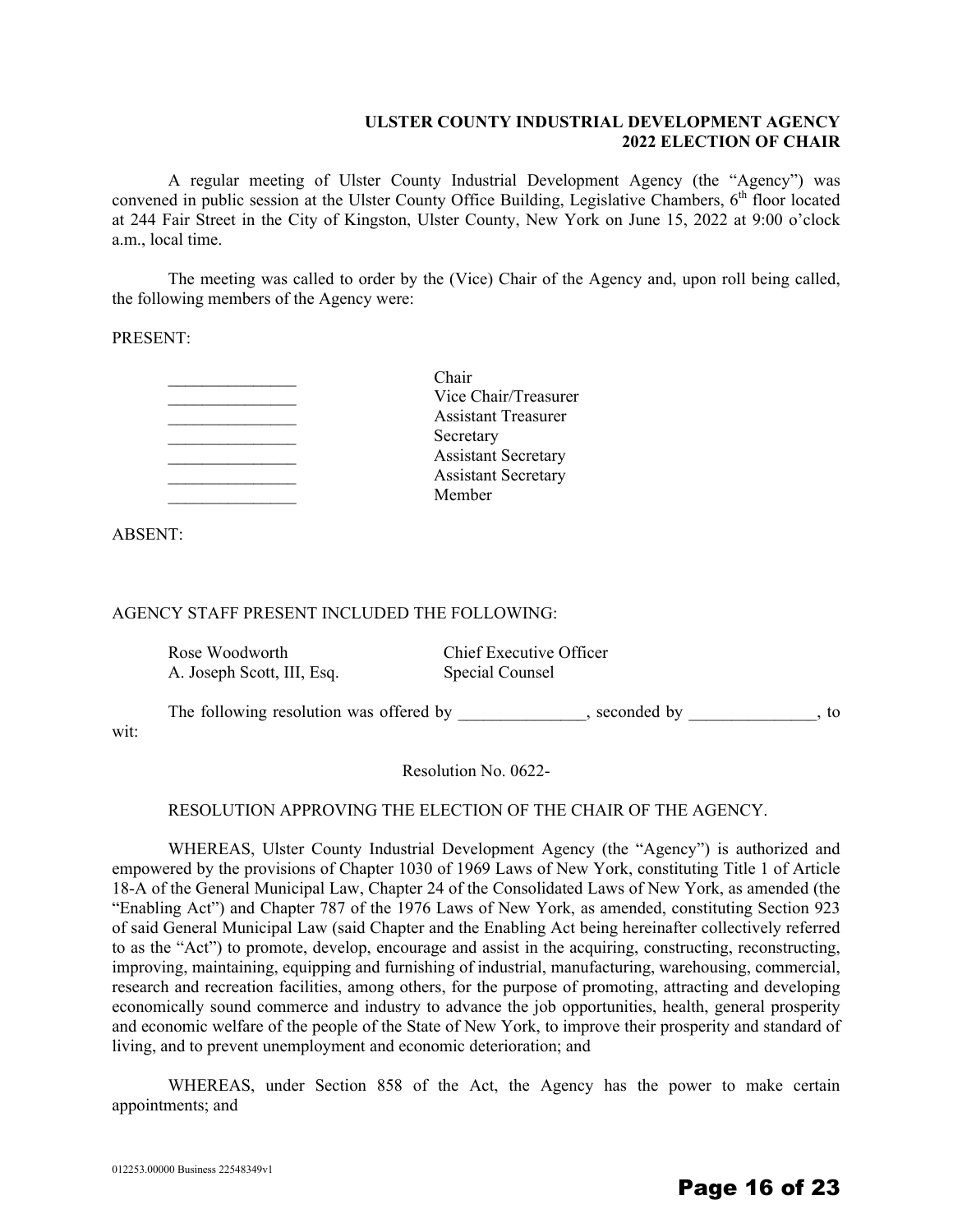WHEREAS, under Section 856 of the Act, the members of the Agency desire to elect the Chair of the Agency; and

NOW, THEREFORE, BE IT RESOLVED BY THE MEMBERS OF THE ULSTER COUNTY INDUSTRIAL DEVELOPMENT AGENCY, AS FOLLOWS:

Section 1. The Agency hereby takes the following actions:

(A) Approves the election of the Chair described in Schedule A attached hereto.

Section 2. The Agency hereby authorizes the Chair to take all steps necessary to implement the matters described in Schedule A attached.

Section 3. This Resolution shall take effect immediately.

The question of the adoption of the foregoing Resolution was duly put to a vote on roll call, which resulted as follows:

| VOTING        |  |
|---------------|--|
| <b>VOTING</b> |  |
| <b>VOTING</b> |  |
| <b>VOTING</b> |  |
| <b>VOTING</b> |  |
| <b>VOTING</b> |  |
| <b>VOTING</b> |  |

The foregoing Resolution was thereupon declared duly adopted.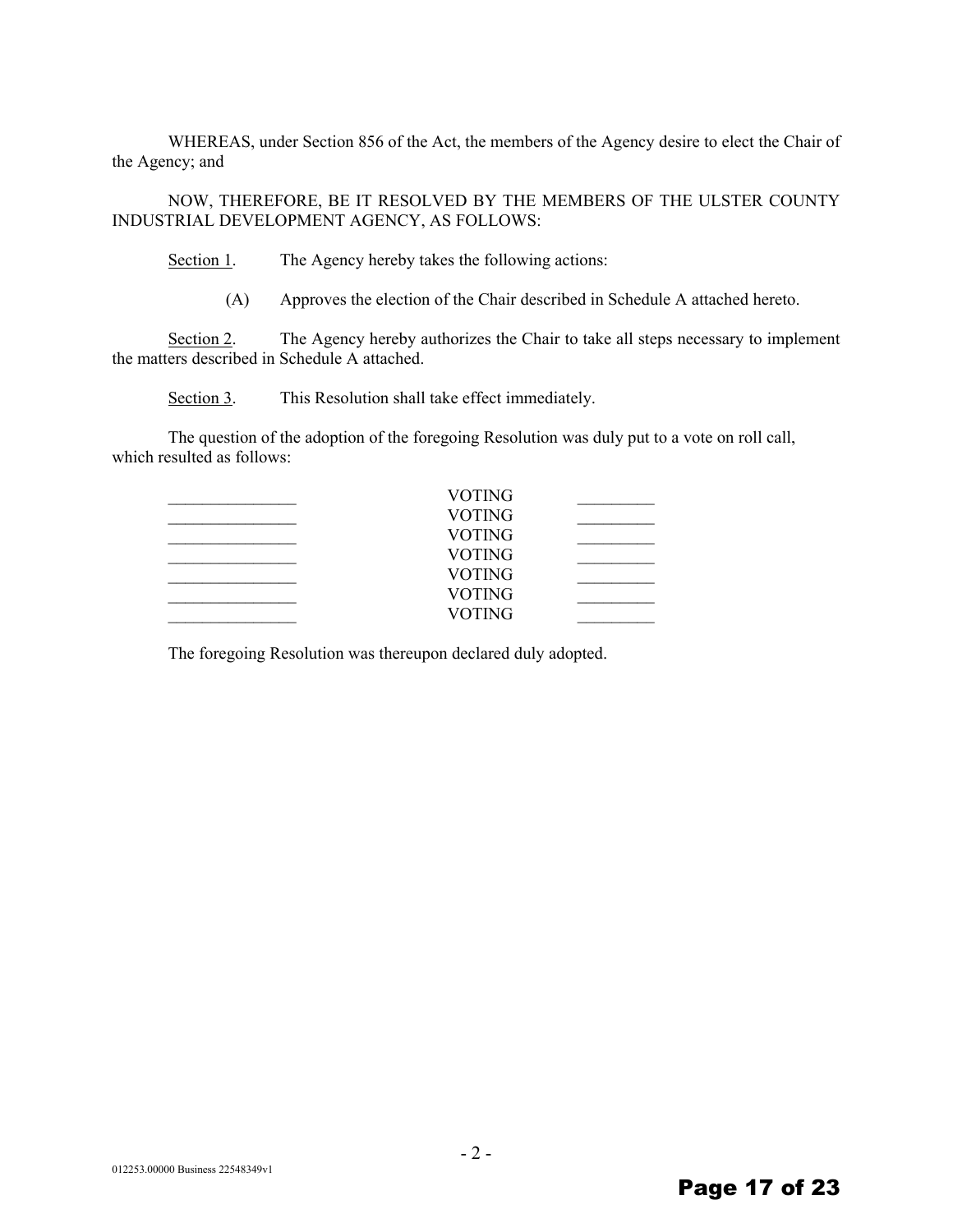| <b>STATE OF NEW YORK</b> |             |
|--------------------------|-------------|
|                          | $\sum$ SS.: |
| COUNTY OF ULSTER         |             |

I, the undersigned (Assistant) Secretary of Ulster County Industrial Development Agency (the "Agency"), DO HEREBY CERTIFY that I have compared the foregoing annexed extract of the minutes of the meeting of the members of the Agency, including the Resolution contained therein, held on June 15, 2022 with the original thereof on file in my office, and that the same is a true and correct copy of said original and of such Resolution contained therein and of the whole of said original so far as the same relates to the subject matters therein referred to.

I FURTHER CERTIFY that (A) all members of the Agency had due notice of said meeting; (B) said meeting was in all respects duly held; (C pursuant to Article 7 of the Public Officers Law (the "Open Meetings Law"), said meeting was open to the general public, and due notice of the time and place of said meeting was duly given; and (D) there was a quorum of the members of the Agency throughout said meeting.

I FURTHER CERTIFY that, as of the date hereof, the attached Resolution is in full force and effect and has not been amended, repealed or rescinded.

IN WITNESS WHEREOF, I have hereunto set my hand and affixed the seal of the Agency this day of June, 2022.

(Assistant) Secretary

 $\mathcal{L}_\text{max}$  , where  $\mathcal{L}_\text{max}$  and  $\mathcal{L}_\text{max}$  and  $\mathcal{L}_\text{max}$ 

(SEAL)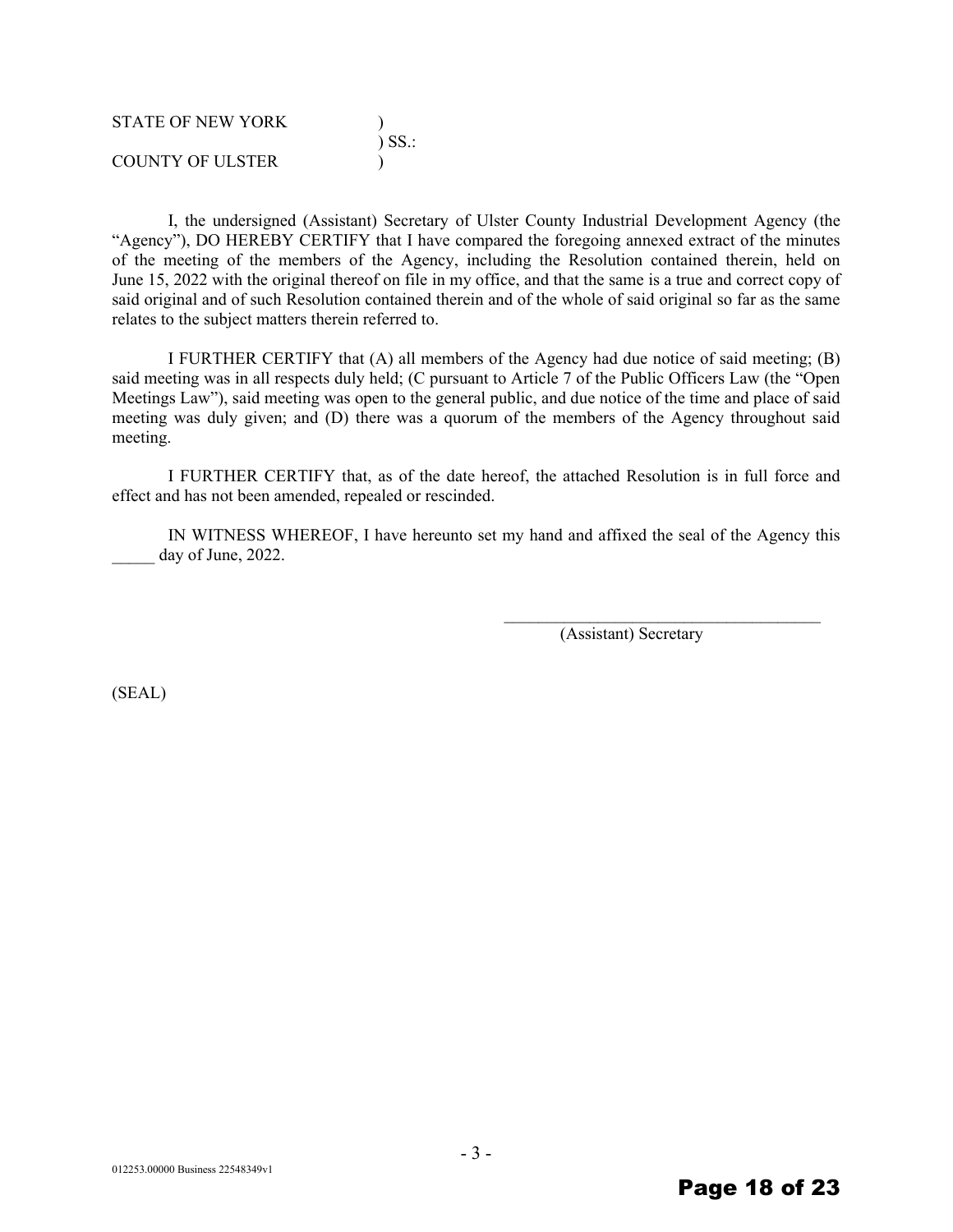#### SCHEDULE A

| Chair of the Agency | Chair |
|---------------------|-------|
|---------------------|-------|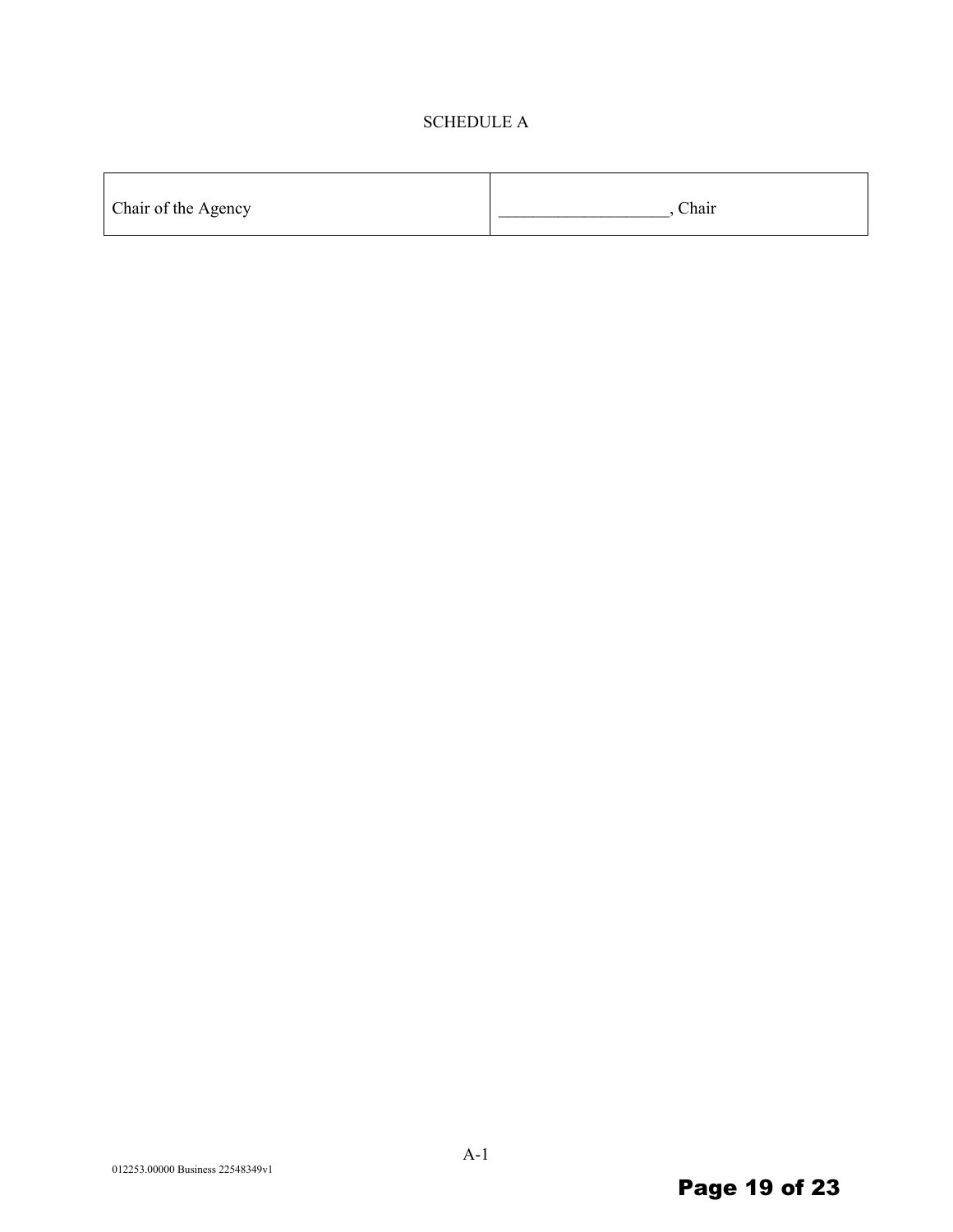#### **ULSTER COUNTY INDUSTRIAL DEVELOPMENT AGENCY 2022 ELECTION OF THE OFFICERS AND APPOINTMENT OF COMMITTEES OF THE AGENCY**

A regular meeting of Ulster County Industrial Development Agency (the "Agency") was convened in public session at the Ulster County Office Building, Legislative Chambers, 6<sup>th</sup> floor located at 244 Fair Street in the City of Kingston, Ulster County, New York on June 15, 2022 at 9:00 o'clock a.m., local time.

The meeting was called to order by the (Vice) Chair of the Agency and, upon roll being called, the following members of the Agency were:

PRESENT:

| Chair                      |
|----------------------------|
| Vice Chair/Treasurer       |
| <b>Assistant Treasurer</b> |
| Secretary                  |
| <b>Assistant Secretary</b> |
| <b>Assistant Secretary</b> |
| Member                     |
|                            |

ABSENT:

#### AGENCY STAFF PRESENT INCLUDED THE FOLLOWING:

|     | Rose Woodworth<br>A. Joseph Scott, III, Esq. |                                 | Special Counsel | Chief Executive Officer |          |    |
|-----|----------------------------------------------|---------------------------------|-----------------|-------------------------|----------|----|
| The |                                              | following resolution<br>to wit: | was offered by  |                         | seconded | by |

Resolution No. 0622-

#### RESOLUTION APPROVING THE ELECTION OF OFFICERS AND APPOINTMENT OF COMMITTEES OF THE AGENCY.

WHEREAS, Ulster County Industrial Development Agency (the "Agency") is authorized and empowered by the provisions of Chapter 1030 of 1969 Laws of New York, constituting Title 1 of Article 18-A of the General Municipal Law, Chapter 24 of the Consolidated Laws of New York, as amended (the "Enabling Act") and Chapter 787 of the 1976 Laws of New York, as amended, constituting Section 923 of said General Municipal Law (said Chapter and the Enabling Act being hereinafter collectively referred to as the "Act") to promote, develop, encourage and assist in the acquiring, constructing, reconstructing, improving, maintaining, equipping and furnishing of industrial, manufacturing, warehousing, commercial, research and recreation facilities, among others, for the purpose of promoting, attracting and developing economically sound commerce and industry to advance the job opportunities, health, general prosperity and economic welfare of the people of the State of New York, to improve their prosperity and standard of living, and to prevent unemployment and economic deterioration; and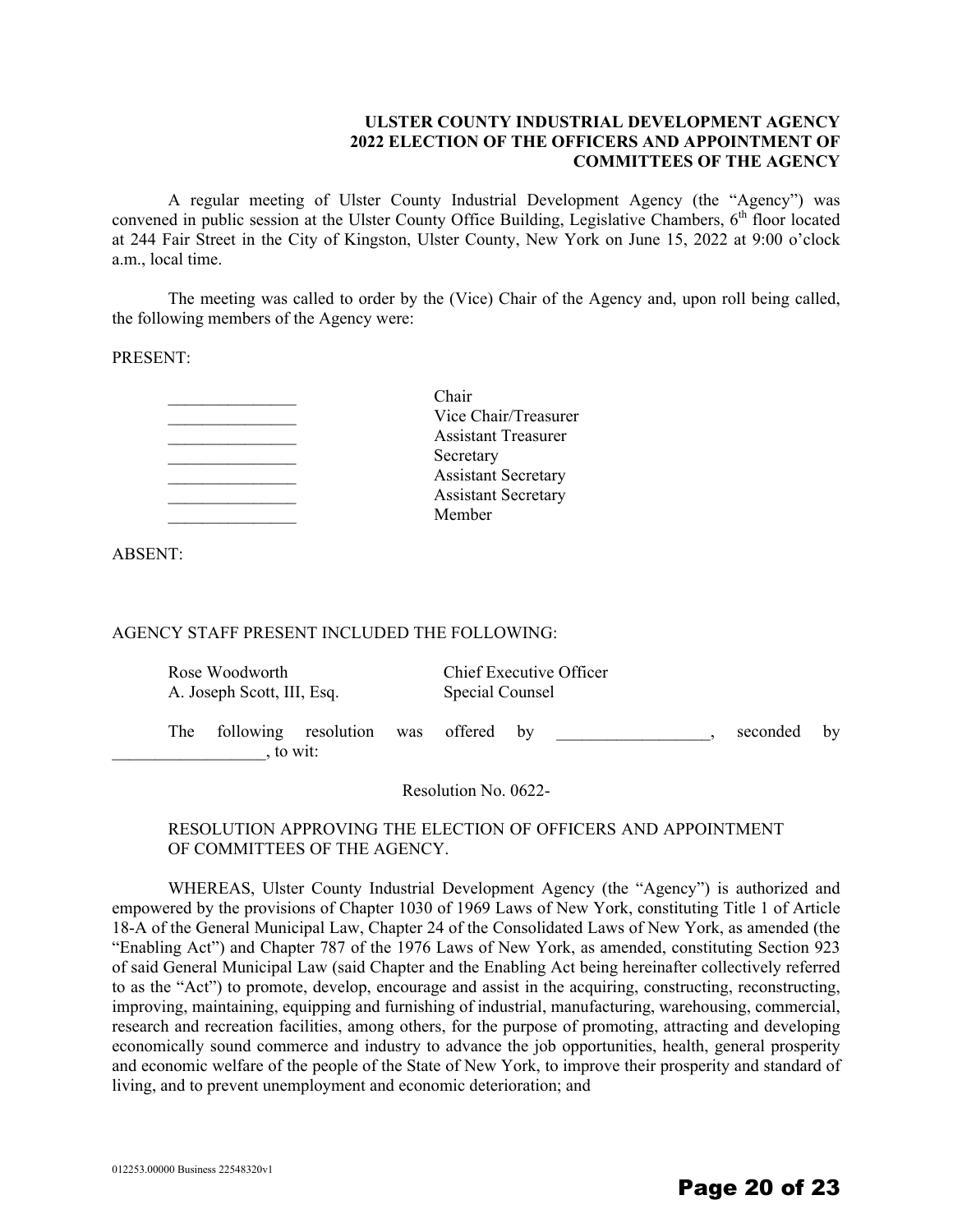WHEREAS, under Section 858 of the Act, the Agency has the power to make certain appointments; and

WHEREAS, under Section 856 of the Act, the members of the Agency desire to elect the officers of the Agency; and

WHEREAS, the members of the Agency desire to make certain appointments;

NOW, THEREFORE, BE IT RESOLVED BY THE MEMBERS OF THE ULSTER COUNTY INDUSTRIAL DEVELOPMENT AGENCY, AS FOLLOWS:

Section 1. The Agency hereby takes the following actions:

(A) Approves the election of the officers and the appointment of the Committees described in Schedule A attached hereto.

Section 2. The Agency hereby authorizes the Chair to take all steps necessary to implement the matters described in Schedule A attached.

Section 3. This Resolution shall take effect immediately.

The question of the adoption of the foregoing Resolution was duly put to a vote on roll call, which resulted as follows:

| VOTING        |  |
|---------------|--|
| <b>VOTING</b> |  |
| <b>VOTING</b> |  |
| <b>VOTING</b> |  |
| <b>VOTING</b> |  |
| <b>VOTING</b> |  |
| VOTING        |  |

The foregoing Resolution was thereupon declared duly adopted.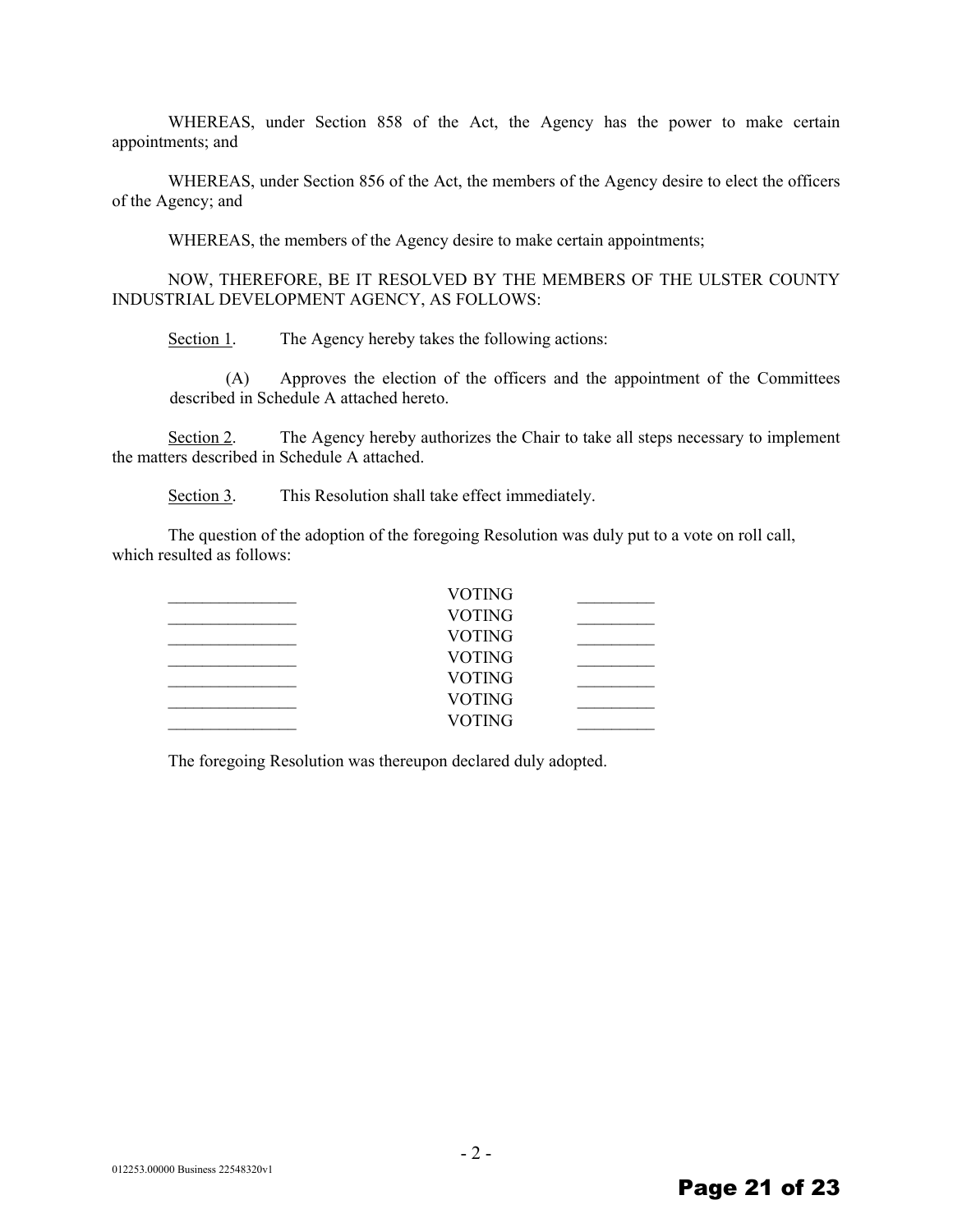| <b>STATE OF NEW YORK</b> |             |
|--------------------------|-------------|
|                          | $\sum$ SS.: |
| COUNTY OF ULSTER         |             |

I, the undersigned (Assistant) Secretary of Ulster County Industrial Development Agency (the "Agency"), DO HEREBY CERTIFY that I have compared the foregoing annexed extract of the minutes of the meeting of the members of the Agency, including the Resolution contained therein, held on June 15, 2022 with the original thereof on file in my office, and that the same is a true and correct copy of said original and of such Resolution contained therein and of the whole of said original so far as the same relates to the subject matters therein referred to.

I FURTHER CERTIFY that (A) all members of the Agency had due notice of said meeting; (B) said meeting was in all respects duly held; (C pursuant to Article 7 of the Public Officers Law (the "Open Meetings Law"), said meeting was open to the general public, and due notice of the time and place of said meeting was duly given; and (D) there was a quorum of the members of the Agency throughout said meeting.

I FURTHER CERTIFY that, as of the date hereof, the attached Resolution is in full force and effect and has not been amended, repealed or rescinded.

IN WITNESS WHEREOF, I have hereunto set my hand and affixed the seal of the Agency this  $15<sup>th</sup>$  day of June, 2022.

(Assistant) Secretary

 $\mathcal{L}_\text{max}$ 

(SEAL)